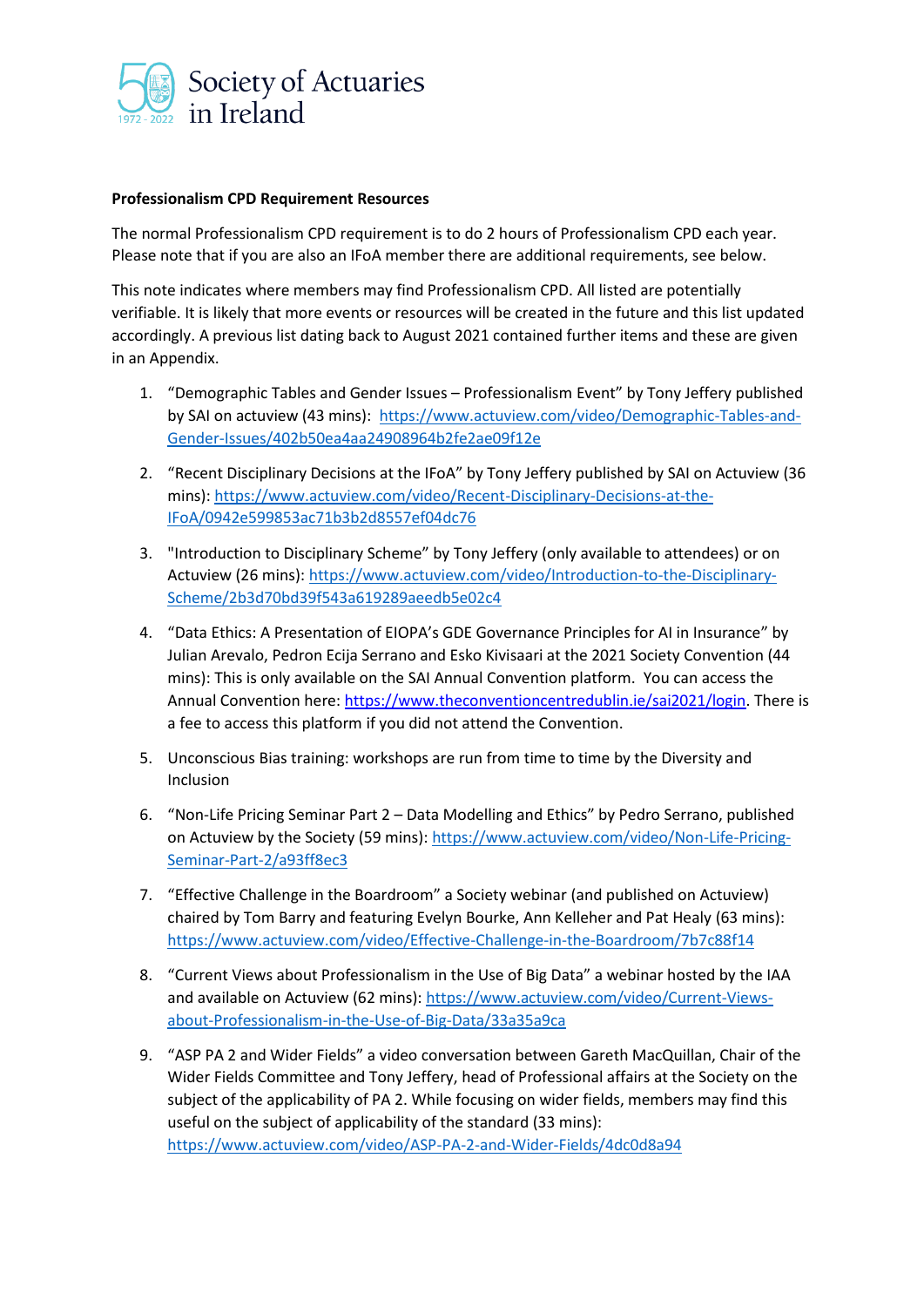

For members who are also IFoA members there is also extensive material available on the IFoA website.

[https://www.actuaries.org.uk/learn-and-develop/professional-skills-training/stage-3-professional](https://www.actuaries.org.uk/learn-and-develop/professional-skills-training/stage-3-professional-skills-training)[skills-training](https://www.actuaries.org.uk/learn-and-develop/professional-skills-training/stage-3-professional-skills-training)

## **Definition of Professionalism CPD**

Professionalism CPD is defined as follows

*Members may count towards the requirement any verifiable event or activity that enhances the member's understanding of professional obligations provided that it meets one or more of the following objectives:*

- *Enhances the member's understanding of principles of ethical behaviour and how to apply these in making professional judgements;*
- *Equips the member to make reasoned and justifiable decisions in resolving ethical dilemmas;*
- *Enhances the member's understanding of what it means to act in the public interest;*
- *Helps the member to demonstrate ethical behaviour in conducting his or her professional life; and*
- *Enables the member to recognise ethical dilemmas and take appropriate action.*

It is also worth noting, given that these issues are receiving considerable attention at present, that issues around Diversity and Inclusion are quite likely to come within this definition.

## **IFoA Dual Members**

Members of the Society who are also members of the IFoA ("Dual members") are also required by the IFoA to complete 2 hours of professionalism CPD during the IFoA CPD "year", which like the Society's nows runs from September  $1^{st}$  to August 31 $^{st}$ . While IFoA members are required to keep records of CPD done, it need not be done on the IFoA system. Therefore, the recording of CPD on the Society's website should suffice.

Full details of the IFoA's requirements can be found here

[https://www.actuaries.org.uk/learn-and-develop/continuing-professional-development-cpd-and](https://www.actuaries.org.uk/learn-and-develop/continuing-professional-development-cpd-and-professional-skills-training)[professional-skills-training](https://www.actuaries.org.uk/learn-and-develop/continuing-professional-development-cpd-and-professional-skills-training)

One aspect is the requirement to carry out some reflective practice. There are useful IFoA resources on reflective practice available on the IFoA website and on the Society's here.

[https://www.actuaries.org.uk/learn-and-develop/continuing-professional-development](https://www.actuaries.org.uk/learn-and-develop/continuing-professional-development-cpd/reflective-practice-discussions)[cpd/reflective-practice-discussions](https://www.actuaries.org.uk/learn-and-develop/continuing-professional-development-cpd/reflective-practice-discussions)